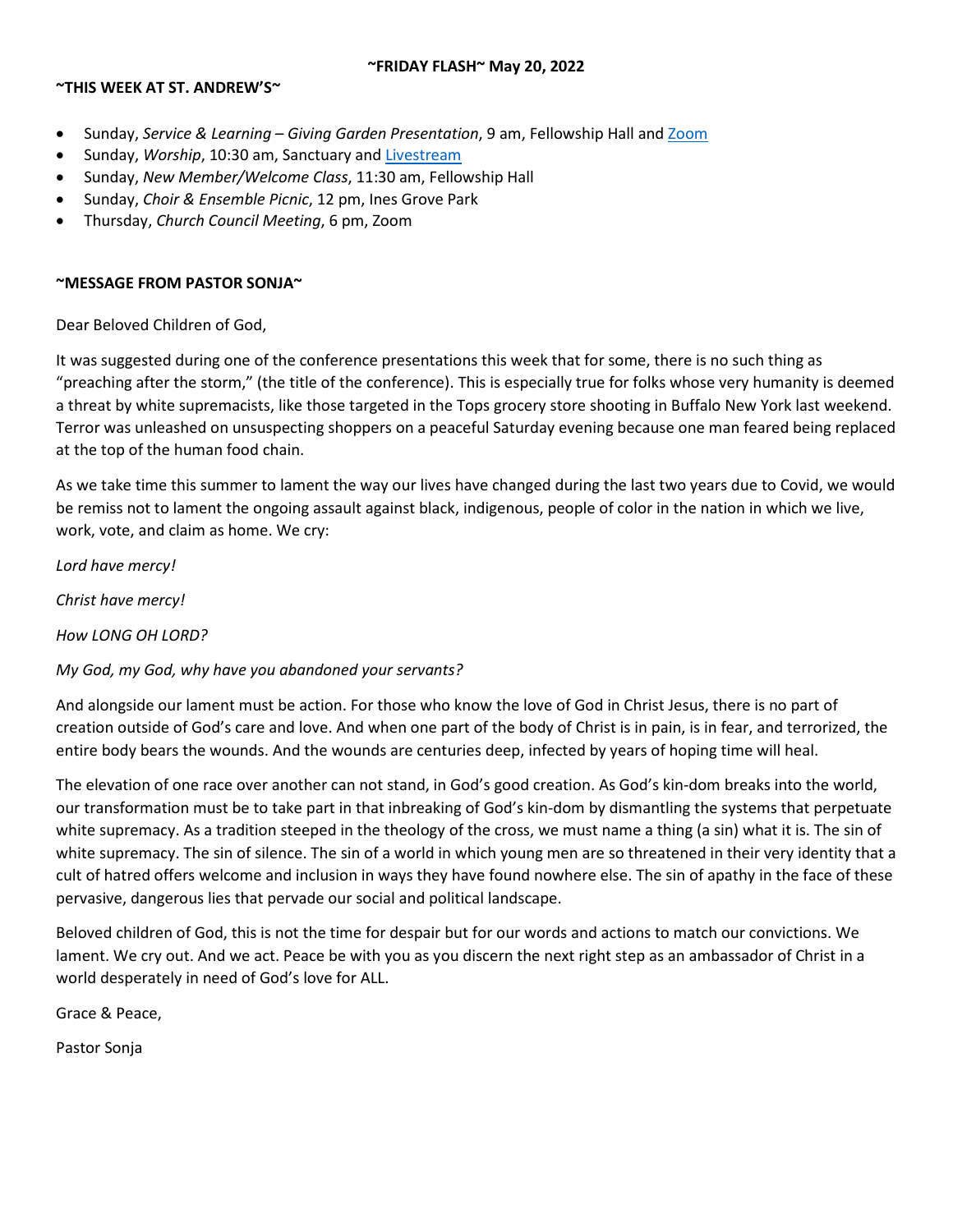### **~ANNOUNCEMENTS~**

### **St. Andrew's Worship Time Changes to 9:30 am May 29**

Worship time will change from 10:30 am to 9:30 am on May 29. Service and Learning will start summer break after the last spring session on May 22 and resume after Labor Day (September 5).

## **Ministry Plant Sale Fundraiser**

As in years past, Pine Ridge Ministry and Tanzania Ministry are having a plant sale! Small plants will be available for Mother's Day May 8, ready to give to a mom, grandma, friend, or anyone who you wish to honor. Larger pots are available today and Memorial Day weekend on May 29. Plants will be potted, and ready for sitting on your porch or front steps or nestled in a dull spot in your garden to add some color. Please consider buying some plants to support our Ministries! Thanks!

## **Giving Garden Presentation During Service and Learning THIS Sunday**

Join us for Service and Learning on Sunday, May 22 to learn about how you can get involved with the Giving Garden project at SALC supporting Story County Plant A Row for the Hungry to help fight hunger in Story County. No gardening experience is required, and this is a great opportunity for new gardeners, "patio" gardeners, or those who want to help without gardening at all. We will be handing out seedlings to get you started!

## **Choir and Ensemble Picnic THIS Sunday**

The Saint Andrews choir and ensemble will be having a picnic on May 22 after worship. We have reserved the shelter at Ines Grove Park. The Red Oak shelter is the shelter closest to Duff Avenue. We have the shelter reserved from 12 to 2:00 pm. If you have been part of the choir or ensemble this past year or would like to join us next year, please join us. You can bring your spouse or a friend. This is a potluck; beverages will be provided but you will need to bring your own table service.

### **Welcome/New Member Class THIS Sunday**

Pastor Sonja will be meeting after worship on THIS Sunday with individuals who want to learn more about being a part of St. Andrew's Lutheran Church. We will talk about: opportunities to get involved and get to know others at St. Andrew's; current ministries; hopes and dreams for the future; and basics of faith, worship, the Bible, and grace from a Lutheran perspective. If you are interested in being included or learning more, please contact Pastor Sonja, at pastorsonja@standrewsames.org or call the office at 515-292-2131.

#### **St. Andrews Book Club June 14**

We have chosen our next book. "The Book of Longings" by Sue Monk Kidd. It is an extraordinary story set in the first century. It is focused on the life and struggle of a woman during the life of Jesus. It is a reverential approach to the humanity of Jesus. There are a few library copies in the office. We will gather on Tuesday, June 14 at the Village Cooperative, 2525 Bobcat Drive. Linda Hansen will be our host. ALL ARE WELCOME. If you have any questions, call Mary Johnson at 515-231-0716

## **Ice Cream Social June 5**

All are welcome for an Ice Cream Social Sunday June 5 from 3-5 pm in Fellowship Hall. The Education/Youth Committee(s) are sponsoring fellowship opportunities each month this summer to connect and renew with one another.

#### **St. Andrews Wine Club June 24**

Please join us at the Snus Hill Winery in Madrid on June 24 at about 6:30 pm. Please bring a lawn chair and a snack to share. This is outside on the lawn and there is always an Iowa band. Join us for fun and fellowship. If you have any questions, call Mary Johnson at 515-231-0716.

## **Evangelical Lutheran Church in America observes 35th anniversary**

The Evangelical Lutheran Church in America (ELCA) observed its 35th anniversary on April 30. On this date in 1987, the ELCA constitution was adopted during the opening session of the Constituting Convention in Columbus, Ohio.